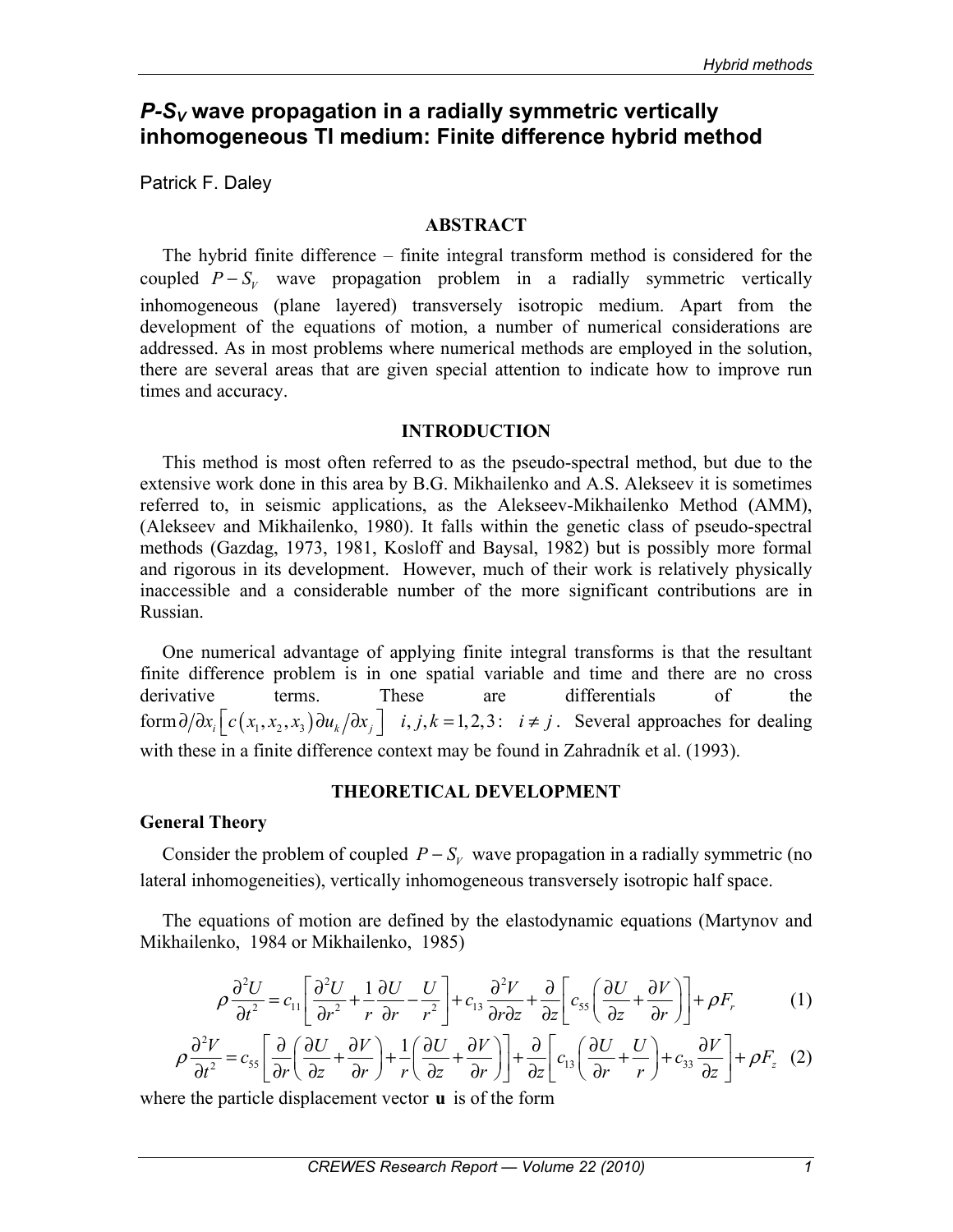$$
\mathbf{u} \equiv \mathbf{u}(r, z, t) = (U(r, z, t), V(r, z, t)).
$$
 (2)

Here  $U(r, z, t)$  and  $V(r, z, t)$  are the radial (horizontal) and vertical components of vector particle displacement, the azimuthal component of displacement being zero for the coupled  $P - S_V$  problem. The coordinates *r* and *z* are the radial and vertical coordinates in a cylindrical coordinate system, respectively,  $t$  is time In Voigt notation, the  $c_{ij}$  are the stiffness parameters of the medium and  $\rho$  is the density, all of which may be dependent on the vertical (*z*) coordinate. The density normalized anisotropic parameters,  $a_{ij} = c_{ij}/\rho$ , having dimensions of velocity squared, may also be used at some points within this report.

The problem is solved subject to the initial conditions

$$
\mathbf{u}\Big|_{t=0} = \frac{\partial \mathbf{u}}{\partial t}\Big|_{t=0} = 0\tag{3}
$$

and the free surface boundary conditions that are required to be satisfied are

$$
\sigma_{zz}\big|_{z=0} = 0
$$
, and  $\sigma_{rz}\big|_{z=0} = 0$ . (4)

That is, the normal stress and shear stress are zero at the free surface. These will be defined shortly for a transversely isotropic medium.

Two typical types of point sources,  $F(r, z, t)$ , used in seismic applications are (Mikhailenko, 1980):

1. Vertical point force :

$$
\mathbf{F}(x, y, z, t) = \delta(x - x_s) \delta(y - y_s) \delta(z - z_s) f(t) \mathbf{n}_z.
$$
 (5)

where  $\mathbf{n}_z$  is a unit vector in the *z* (vertical downwards) direction.

2. Explosive point source of *P* waves:

$$
\mathbf{F}(x, y, z, t) = \nabla \bigg[ \delta(x - x_s) \delta(y - y_s) \delta(z - z_s) \bigg] f(t).
$$
 (6)

In the above,  $\delta(\xi)$  is the Dirac delta function and  $f(t)$  is some band limited source wavelet, about which more will be said later. In what follows, an explosive point source of *P* waves is assumed. The Green's function solution for this problem would require that,  $f(t) = \delta(t - t_0)$  such that  $(0 \le t_0 < t_{\text{max}})$  for some finite time  $t_{\text{max}}$ .

In terms of  $U(r, z, t)$ ,  $V(r, z, t)$  and the anisotropic stiffness coefficients,  $c_{ij}$ , the expressions for the normal and shear stresses at the free surface are given by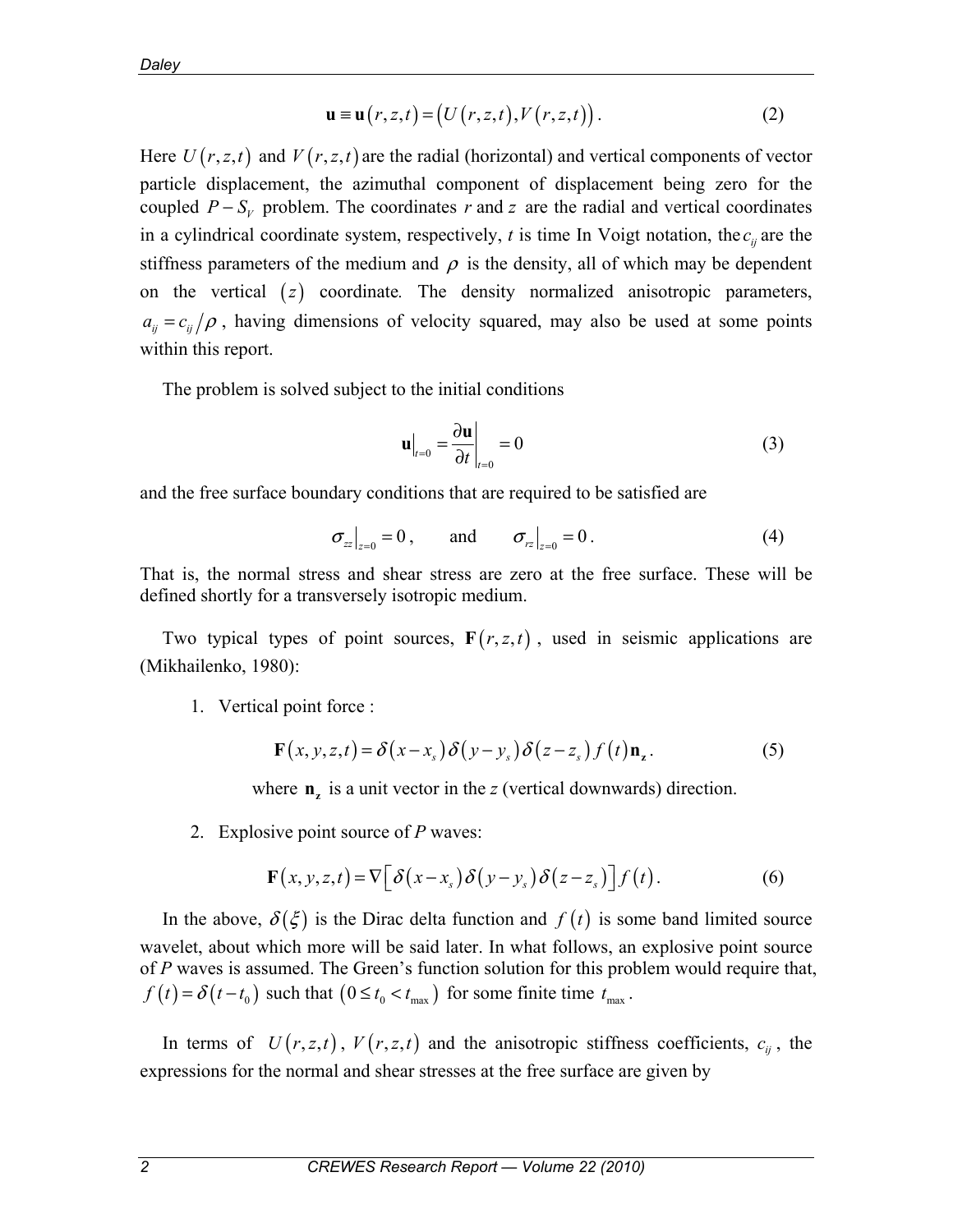$$
\sigma_{zz}\big|_{z=0} = \bigg[ c_{13} \bigg( \frac{\partial U}{\partial r} - \frac{V}{r} \bigg) + c_{55} \frac{\partial V}{\partial z} \bigg] = 0 \tag{7}
$$

$$
\sigma_{rz}\big|_{z=0} = c_{55} \left( \frac{\partial U}{\partial z} - \frac{\partial V}{\partial r} \right) = 0 \tag{8}
$$

Introducing the finite Hankel integral transforms and the vector designation  $\mathbf{G}(\tilde{k}_i, k_i, z, t) = (S(\tilde{k}_i, z, t), R(k_i, z, t))$  yields

$$
S(k_i, z, t) = \int_{0}^{a} U(r, z, t) J_1(k_i r) r dr
$$
 (9)

$$
R\left(\tilde{k}_i, z, t\right) = \int\limits_0^a V\left(r, z, t\right) J_0\left(\tilde{k}_i r\right) r \, dr \tag{10}
$$

where the  $k_i$  and  $\tilde{k}_i$  are the roots of the transcendental equations

$$
J_0\left(\tilde{k}_i r\right) = 0\tag{11}
$$

and

$$
J_1(k_i r) = 0, \qquad (12)
$$

respectively. Using the two formulations of the Hankel transforms discussed in Appendix A, it may be shown that both of the inverse series summations may be accomplished using only the roots of one of the Bessel function transcendental equation,  $J_1(k,r) = 0$ , so that the inverse transforms are defined by

$$
U(r, z, t) = \frac{2}{a^2} \sum_{i=1}^{\infty} \frac{S(k_i, z, t) J_1(k_i r)}{[J_0(k_i a)]^2}
$$
(13)

$$
V(r, z, t) = \frac{2}{a^2} \sum_{i=1}^{\infty} \frac{R(k_i, z, t) J_0(k_i r)}{[J_0(k_i a)]^2}
$$
 (14)

Thus both inverse series summations may be taken over the roots of one rather than two transcendental equations and as a consequence,  $\mathbf{G}(k_i, z, t) = (S(k_i, z, t), R(k_i, z, t))$ . The matter of what, numerically, constitutes an infinite number of terms in the inverse series summations is addressed in Appendix C. It is shown there that an earlier assumption that the source wavelet be band limited is significant in this determination. As the only spatial direction in which a finite difference is used is the *z* direction the most economical manner to introduce a damping conditions at the lower *z* boundary, i.e.,  $\gamma(z) \partial R/\partial t$  and  $\gamma(z)\partial S/\partial t$ . A safe estimate for the length of this damping region is of the order of 1 wavelength *(WL)* but 2*WL* are commonly used (B.G. Mikhailenko, 1980).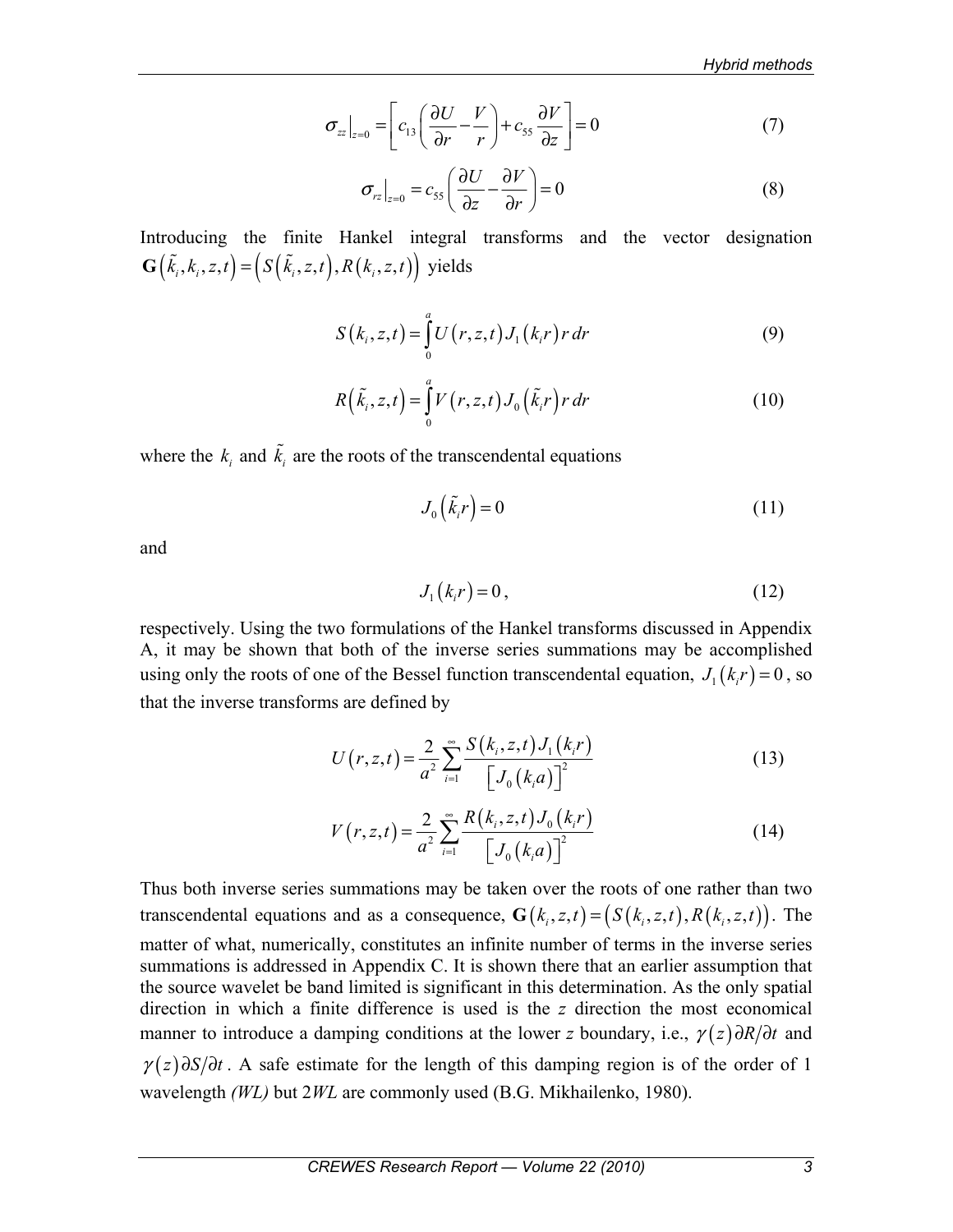Applying the appropriate Hankel transforms to equations (1) and (2) results in

$$
\rho \frac{\partial^2 S}{\partial t^2} = \frac{\partial}{\partial z} \left( c_{55} \frac{\partial S}{\partial z} - k_i c_{55} R \right) - k_i c_{13} \frac{\partial R}{\partial z} - k_i^2 c_{11} S + \rho \hat{F}, \tag{15}
$$

$$
\rho \frac{\partial^2 R}{\partial t^2} = \frac{\partial}{\partial z} \left( c_{33} \frac{\partial R}{\partial z} + k_i c_{13} S \right) + k_i c_{55} \frac{\partial S}{\partial z} - k_i^2 c_{55} R + \rho \hat{F}_r
$$
(16)

while the transforms of the shear and normal stresses at the free surface, which is assumed to be planar, have the form

$$
\left[c_{55}\left(\frac{\partial S}{\partial z} - k_i R\right)\right]_{z=0} = 0\tag{17}
$$

$$
\left[c_{33}\frac{\partial R}{\partial z} + k_i c_{13} S\right]_{z=0} = 0
$$
\n(18)

The transformed initial conditions at  $t = 0$  are

$$
S(z, k_i, t)|_{t=0} = 0; \quad R(z, k_i, t)|_{t=0} = 0; \quad \frac{\partial S}{\partial t}|_{t=0} = \frac{\partial R}{\partial t}|_{t=0} = 0. \tag{19}
$$

Here  $k_i$  are the roots of the transcendental equation  $J_1(k_ia) = 0$  which requires additional boundary conditions at  $r = a$  (pseudo boundary such that)

$$
U\big|_{r=a} = \frac{\partial V}{\partial r}\big|_{r=a} = 0\tag{20}
$$

The pseudo boundary is placed at some distance  $r = a$  so that no spurious reflections from this boundary are present in the synthetic traces. Care is required in choosing this distance, as the number of terms in the inverse series summation depends on it in a linear fashion. More on this may be found in Appendix C.

Development of a finite difference analogue for terms of the form

$$
\frac{\partial}{\partial z} \bigg[ \zeta(z) \frac{\partial \psi(k_i, z, t)}{\partial z} \bigg] \tag{21}
$$

is given in Appendix B, as is a staggered grid analogue for

$$
\frac{\partial}{\partial z} \Big[ \zeta(z) \psi(k_i, z, t) \Big] \tag{22}
$$

If it is assumed that the anisotropic parameters (stiffness coefficients) are spatially independent of the Hankel transformed equations and take on the simplified forms given below. For convenience, it is assumed that the first two grid points in  $z$ , at the free surface are of this form so that equations (15) and (16) may be written there as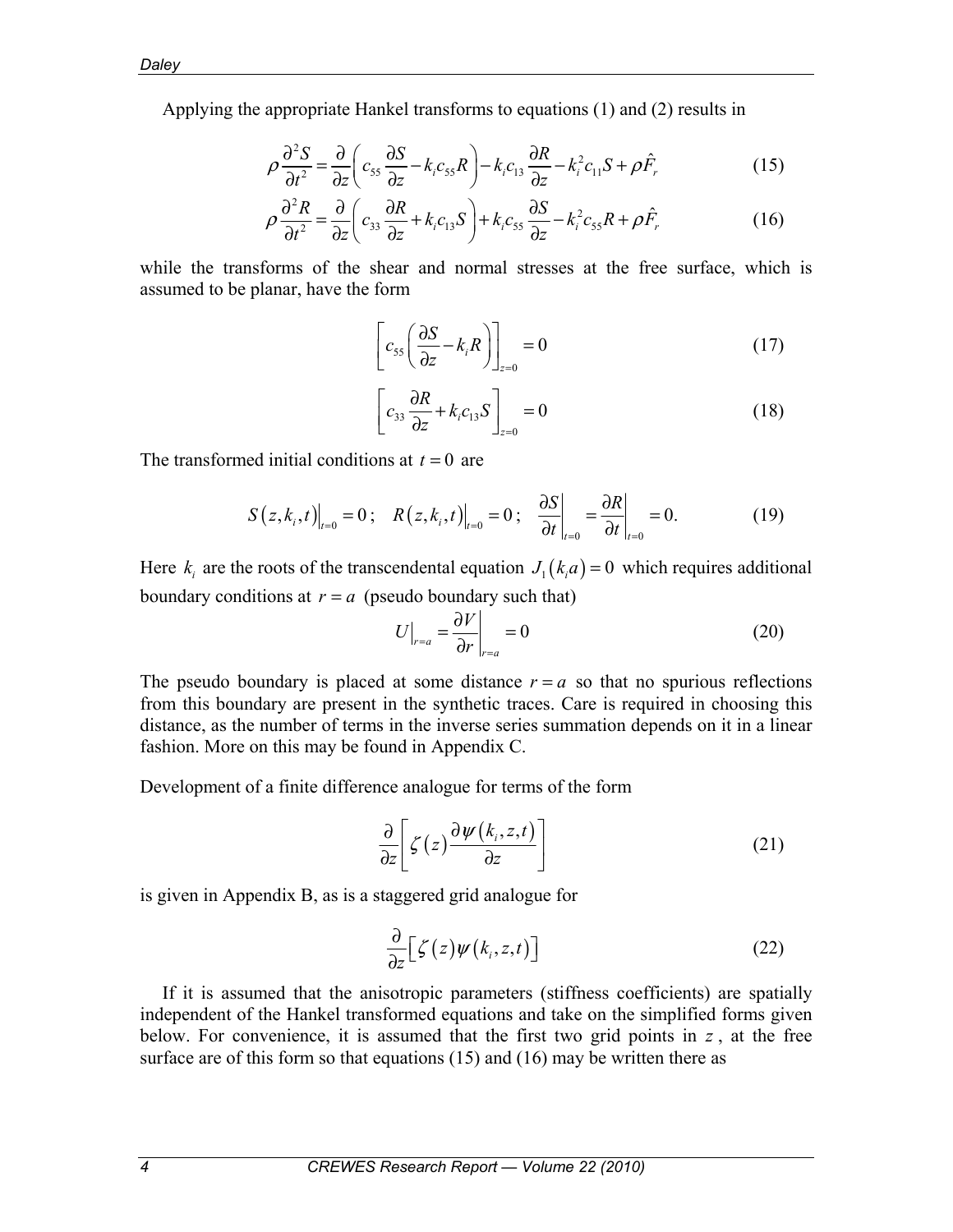$$
\frac{\partial^2 S}{\partial t^2} = a_{55} \frac{\partial^2 S}{\partial z^2} - k_i \left( a_{13} + a_{55} \right) \frac{\partial R}{\partial z} - k_i^2 a_{11} S \tag{23}
$$

$$
\frac{\partial^2 R}{\partial t^2} = a_{33} \frac{\partial^2 R}{\partial z^2} + k_i \left( a_{13} + a_{55} \right) \frac{\partial S}{\partial z} - k_i^2 a_{55} R \tag{24}
$$

The Hankel transformed shear and normal stresses required at the free surface as boundary conditions have been given in equations (17) and (18).

### **Free Surface Finite Difference Analogues**

Introducing the transformed stress equations, (17) and (18), into equations (23) and (24) results in the finite difference analogues at the free surface having the form

$$
S_0^{m+1} = \left[ 2 - \frac{2a_{55}\delta^2}{h^2} + k_i^2 \delta^2 \left[ (a_{13} + a_{55}) \left( \frac{a_{13}}{a_{33}} \right) - a_{11} \right] \right] S_0^m - S_0^{m-1} + \frac{2a_{55}\delta^2}{h^2} S_1^m - \frac{2k_i a_{55}\delta^2}{h} R_0^m
$$
  

$$
R_0^{m+1} = \left[ 2 - 2 \frac{a_{33}\delta^2}{h^2} - k_i^2 \delta^2 a_{13} \right] R_0^m + \frac{2a_{33}\delta^2}{h^2} R_1^m - \frac{2a_{33}\delta^2 k_i}{h} \frac{c_{13}}{c_{33}} S_0^m - R_0^{m-1}
$$
 (26)

where  $\delta$  – time step, *h* – spatial step and all quantities with the subscript "0" are to be evaluated at the surface  $(z = 0)$ . The time point "*m*" corresponds to time along the synthetic trace of  $t_m = m\delta t$  ( $m = 0,1,..., M$ ), where  $M\delta t$  is the length in time of the trace and  $k_i$  has been previously defined.

#### **General Point Finite Difference Analogues**

Horizontal component: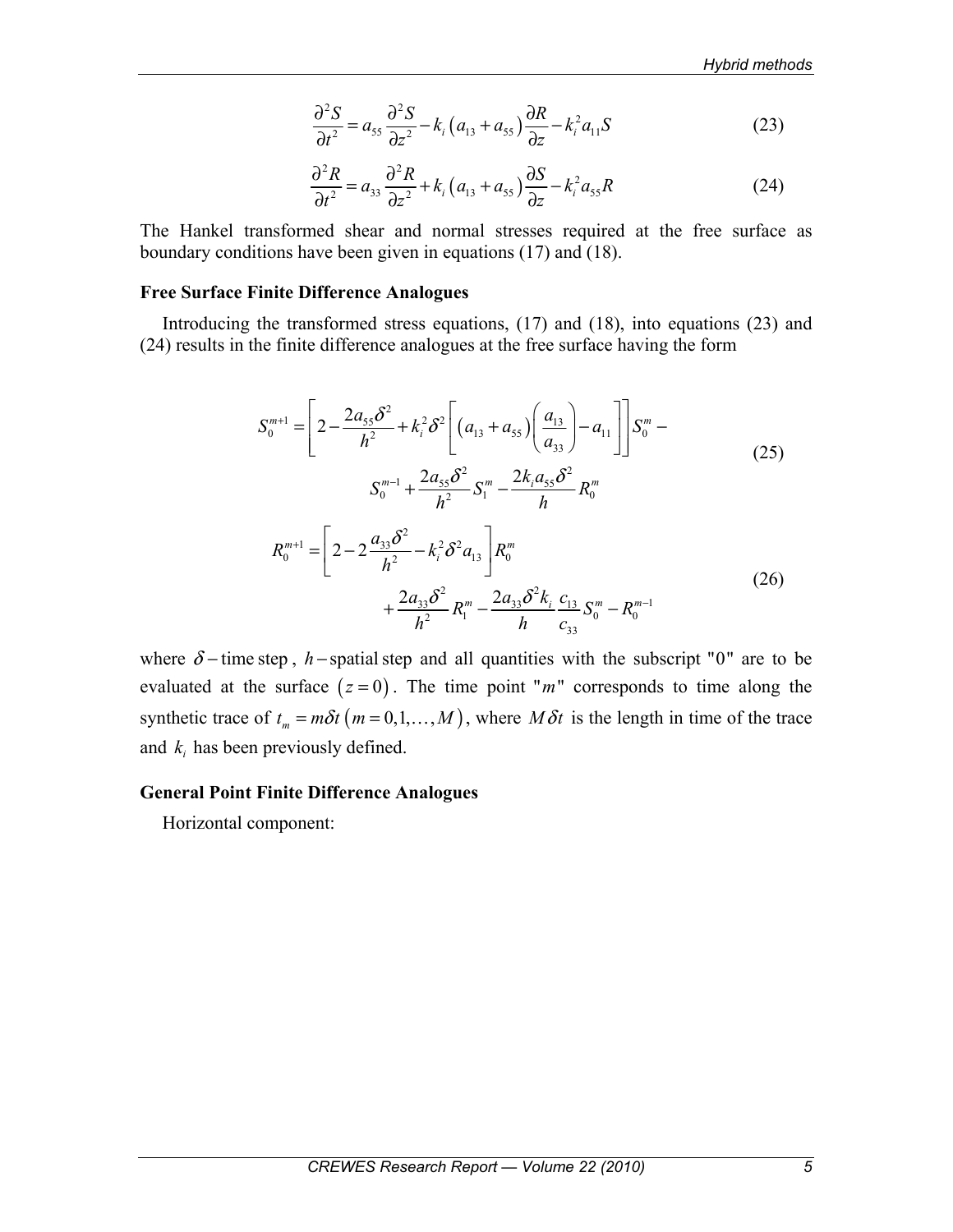$$
S_{n}^{m+1} = \left[ 2 - \frac{\delta^{2}}{\rho_{n}h^{2}} \left( (\overline{c}_{55})_{n+1/2} + (\overline{c}_{55})_{n-1/2} \right) - \frac{k_{i}^{2} \delta^{2} (\overline{c}_{11})_{n}}{\rho_{n}} \right] S_{n}^{m} +
$$
  
\n
$$
\frac{\delta^{2}}{\rho_{n}h^{2}} \left[ (\overline{c}_{55})_{n+1/2} S_{n+1}^{m} + (\overline{c}_{55})_{n-1/2} S_{n-1}^{m} \right] -
$$
  
\n
$$
\frac{k_{i} \delta^{2}}{2h \rho_{n}} \left[ (\overline{c}_{55})_{n+1/2} + (\overline{c}_{13})_{n+1/2} \right] R_{n+1}^{m} + \frac{k_{i} \delta^{2}}{2h \rho_{n}} \left[ (\overline{c}_{55})_{n-1/2} + (\overline{c}_{13})_{n-1/2} \right] R_{n-1}^{m} -
$$
  
\n
$$
\left( 1 - \frac{\gamma_{n}(\Delta t)}{2\rho_{n}} \right) S_{n}^{m-1} \left\{ \left( 1 + \frac{\gamma_{n}(\Delta t)}{2\rho_{n}} \right) + \delta^{2} \hat{F}_{r} \right\}
$$
\n(27)

Vertical component:

$$
R_{n}^{m+1} = \left[ 2 - \frac{\delta^{2}}{\rho_{n} h^{2}} \left[ \left( \overline{c}_{33} \right)_{n+1/2} + \left( \overline{c}_{33} \right)_{n-1/2} \right] - \frac{k_{i}^{2} \delta^{2} \left( \overline{c}_{55} \right)_{n}}{\rho_{n}} \right] R_{n}^{m} +
$$
  
\n
$$
\frac{\delta^{2}}{\rho_{n} h^{2}} \left[ \left( \overline{c}_{33} \right)_{n+1/2} R_{n+1}^{m} + \left( \overline{c}_{33} \right)_{n-1/2} R_{n-1}^{m} \right] +
$$
  
\n
$$
\frac{k_{i} \delta^{2}}{2 h \rho_{n}} \left[ \left( \overline{c}_{13} \right)_{n+1/2} + \left( \overline{c}_{55} \right)_{n+1/2} \right] S_{n+1}^{m} -
$$
  
\n
$$
\frac{k_{i} \delta^{2}}{2 h \rho_{n}} \left[ \left( \overline{c}_{13} \right)_{n-1/2} + \left( \overline{c}_{55} \right)_{n+1/2} \right] S_{n-1}^{m} -
$$
  
\n
$$
\left( 1 - \frac{\gamma_{n} (\Delta t)}{2 \rho_{n}} \right) R_{n}^{m-1} \Bigg/ \left( 1 + \frac{\gamma_{n} (\Delta t)}{2 \rho_{n}} \right) + \delta^{2} \hat{F}_{z}
$$

Alternate methods of introducing attenuating boundary conditions at fictitious boundaries which produce spurious reflections on the synthetic traces may be found in the well known works of Cerjan et al. (1985), Clayton and Enquist (1977) and Reynolds (1979).

An explosive point *qP* − wave source has

$$
\hat{F}_r = \frac{1}{2\pi} \delta(z - d) f(t)
$$
\n(29)

$$
\hat{F}_z = \frac{1}{2\pi} \frac{d}{dz} \left[ \delta(z - d) \right] f(t)
$$
\n(30)

This matter will be dealt with later in this report in Appendix D.

## **Stability Condition**

This formula is given without derivation as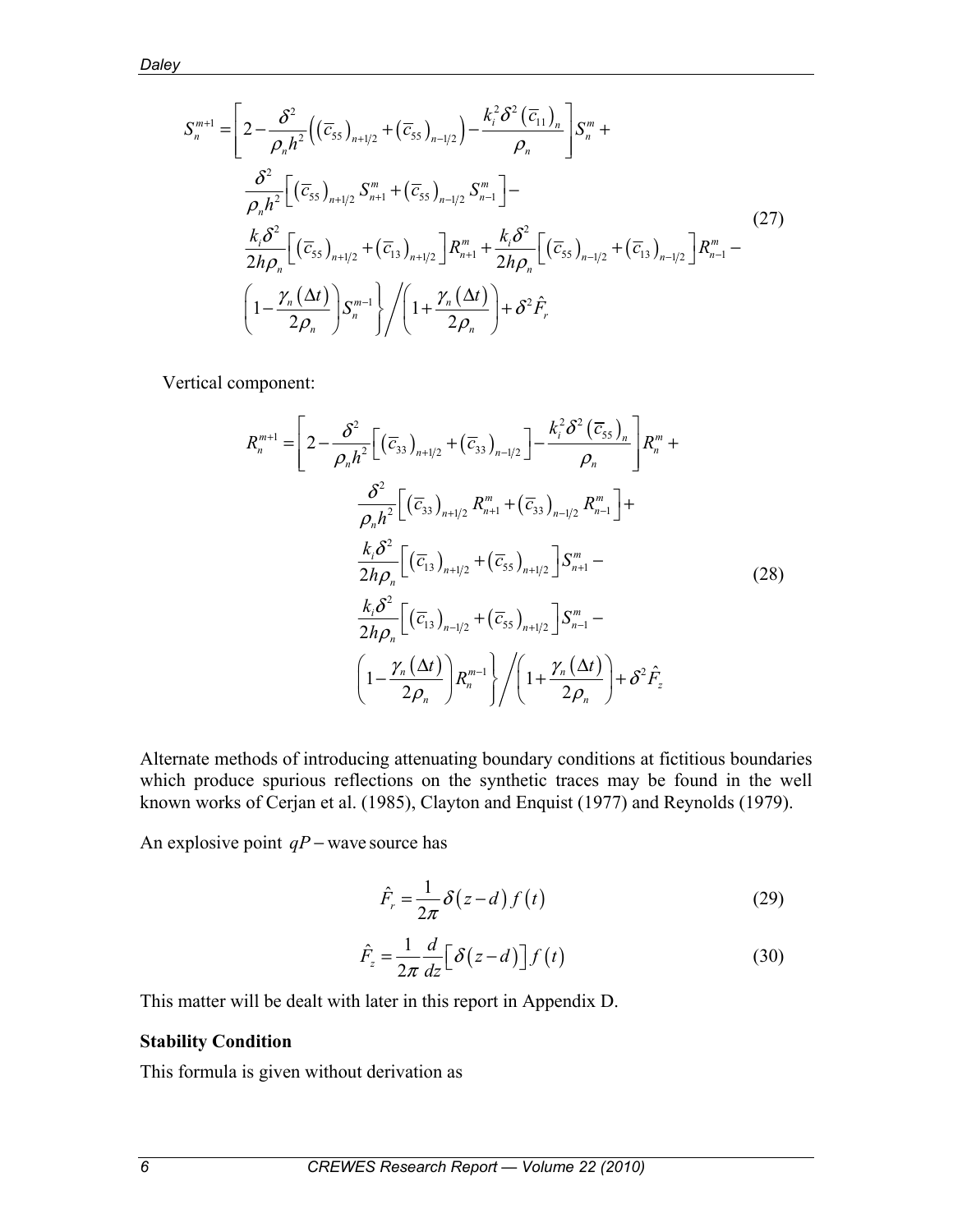$$
\frac{(\Delta t)^2}{(\Delta z)^2} \left(V_{qP}^2 + V_{qS_V}^2\right) + \frac{(\Delta t)^2 k_i^2}{4} \left(V_{qP}^2 + V_{qS_V}^2\right) \le 1 \approx \frac{(\Delta t)^2}{(\Delta z)^2} \left(V_{qP}^2 + V_{qS_V}^2\right) \le 1 \tag{31}
$$

where  $V_{a}^2 = \max(a_{11}, a_{33})$ , that is, the maximum value that either  $a_{11}$  or  $a_{33}$   $(a_{ii} = c_{ii}/\rho)$ attains on the finite difference grid and  $V_{qS_v}^2 = \max(a_{ss})$ , where the previous definitions hold. The value of  $k_i$  is the minimum non zero value in the series  $(k_i, i = 1, N)$ , with N being the maximum number of roots used in the infinite series summation approximation. A more comprehensive derivation of this may be found in almost any text on finite difference methods. As there is a possibility that max  $(a_{55})$  may not give the maximum value of the square of the shear wave velocity on the grid, and if problems occur, a safer estimate of  $\Delta t$  may be obtained by substituting  $V_{qS_v}^2 = \max (a_{11}, a_{33})$  in equation (31). If this produces acceptable results,  $\Delta t$  may be made larger by using some value for  $V_{qS_y}^2$ , obtained by numerical experimentation, between max  $(a_{55})$  and max  $(a_{11}, a_{33})$ .

### **SUMMARY AND CONCLUSIONS**

The theory and development of finite difference analogues for coupled  $qP - qS_v$  wave propagation in a plane parallel layered transversely isotropic model has been presented. The radial coordinate was removed using a finite Hankel transform prior to implementation of finite difference process. What results are a coupled system of finite difference equations in only depth and time. The infinite inverse series summation may be truncated if a band limited source wavelet is used.

The finite difference analogues given are accurate to second order in both time and space (depth). The analogues for a surface point as well as general points within the medium are given. Provisions for either a vertical or explosive point source of  $P$  – waves are included in the derivations. A number of points regarding this seismic modeling process, especially where some mathematical rigor is required are dealt with in a series of Appendices.

This is the second in a sequence of six (currently) related to modeling using hybrid methods in anisotropic medium. At present, a plane layered orthorhombic structure with no anisotropic parameter variations in the two lateral spatial directions, is being tested. Two finite Fourier transforms are employed to remove dependence on the lateral spatial Cartesian coordinates. The theory presently being developed employs these two finite Fourier transforms to reduce the finite difference problem from 3 spatial dimensions and time to one spatial dimension (depth) and time. In the most recent development, the anisotropic parameters are allowed to "slowly" vary with the two lateral coordinates in an orthorhombic medium.

Using the formulae presented here it should be possible write a hybrid finite difference – finite integral transform programs for a transversely isotropic medium for a variety of source – receiver configurations including AVO and VSP.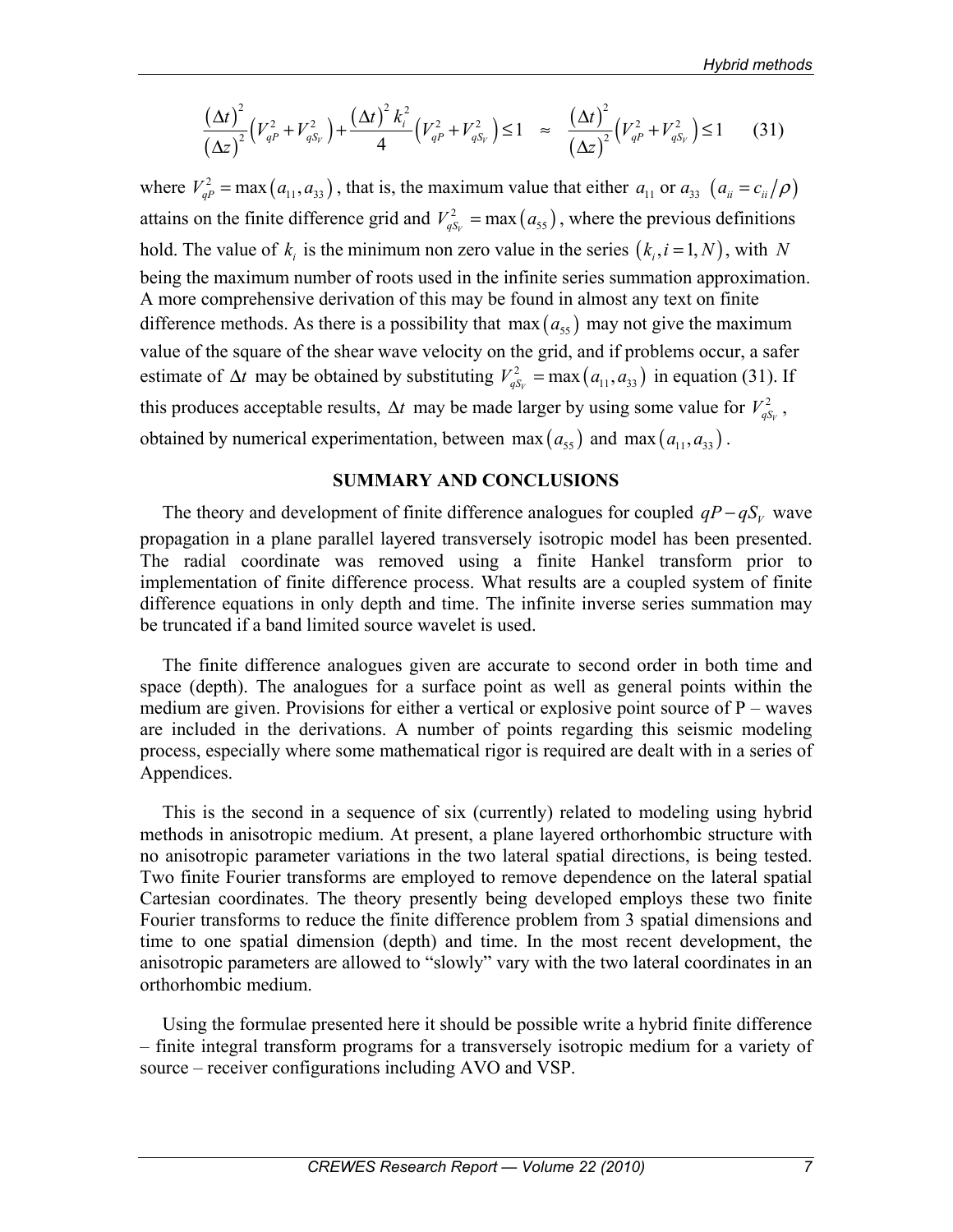### **ACKNOWLEDGEMENTS**

The support of the sponsors of CREWES is duly noted. The first author also receives assistance from NSERC through operating and strategic grants held by Professors E.S. Krebes, L.R. Lines and G. F. Margrave.

#### **REFERENCES**

- Alekseev, A.S. and Mikhailenko, B.G., 1980, Solution of dynamic problems of elastic wave propagation in inhomogeneous media by a combination of partial separation of variables and finite difference methods, Journal of Geophysics, 48, 161-172.
- Ames, W.F., 1969, Numerical Methods for Partial Differential Equations: Barnes & Noble, New York.
- Cerjan, C., Kosloff, D., Kosloff, R. and Reshef, M., 1985, A nonreflecting boundary condition for discrete acoustic and elastic wave equations, Geophysics, 50, 705-708.
- Clayton, R. and Enquist, B., 1977, Absorbing boundary conditions for acoustic and elastic wave equations, Bulletin of the Seismological Society of America, 67, 1529-1540.
- Gazdag, J., 1973, Numerical convective schemes based on the accurate computation of space derivatives, Journal of Computational Physics, 13, 100-113.
- Gazdag, J., 1981, Modeling of the acoustic wave equation with transform methods, Geophysics, 46, 854- 859.
- Kosloff, D. and Baysal, E., 1982, Forward modeling by a Fourier method, Geophysics, 47, 1402-1412.
- Martynov, V.N. and Mikhailenko, B.G., 1984, Numerical modelling of propagation of elastic waves in anisotropic inhomogeneous media for the half-space and the sphere, Geophysical Journal of the Royal Astronomical Society, 76, 53-63.
- Mitchell, A.R., 1969, Computation Methods in Partial Differential Equations: John Wiley & Sons, Inc.
- Mikhailenko, B.G., 1980, Personal communication.
- Mikhailenko, B.G. and Korneev, V.I., 1984,Calculation of synthetic seismograms for complex subsurface geometries by a combination of finite integral Fourier transforms and finite difference techniques, Journal of Geophysics, 54, 195-206.
- Mikhailenko, B.G., 1985, Numerical experiment in seismic investigations, Journal of Geophysics, 58, 101- 124.
- Reynolds, A.C., 1978, Boundary conditions for the numerical solution of wave propagation problems, Geophysics, 43, 1099-1110.
- Richtmeyer, R.D. and Morton, K.W., 1967, Difference Methods for Initial-value Problems, Krieger Publishing Company.
- Sneddon, I.A, 1995, Fourier Transforms, Dover Publications, New York.
- Zahradnik, J., P. Moczo, and F. Hron, 1993, Testing four elastic finite difference schemes for behavior at discontinuities, Bulletin of the Seismological Society of America, 83, 107-129.

### **APPENDIX A: FINITE HANKEL TRANSFORM**

Although the two following finite Hankel transform methods may be found in the literature (Sneddon, 1972, for example), it was felt that for completeness they should be included here, at least in an abbreviated theorem formulation. The finite Hankel transform of the first kind is a direct application of the following theorem.

*Theorem I:* If  $f(x)$  satisfies Dirichlet's conditions in the interval  $(0, a)$  and if its Hankel transform in that range is defined to be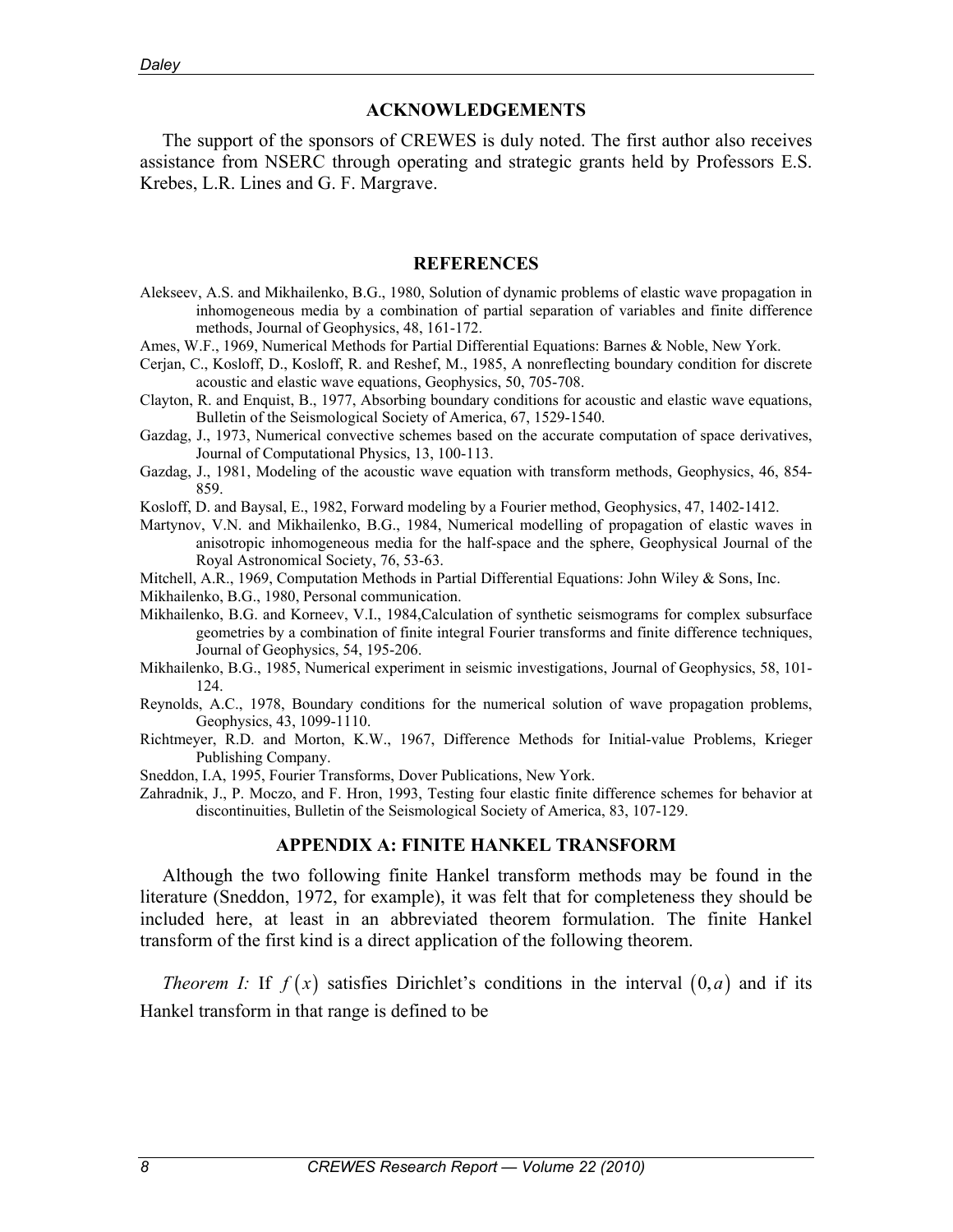$$
H_{\mu}^{(1)}\left[f(x)\right] \equiv f_{J}\left(\xi_{j}\right) = \int_{0}^{a} x f(x) J_{\mu}\left(\xi_{j} x\right) dx \tag{A.1}
$$

where  $\xi$  is a root of the transcendental equation

$$
J_{\mu}\left(\xi_{j}a\right) = 0\tag{A.2}
$$

then, at any point in the interval  $(0, a)$  at which the function  $f(x)$  is continuous,

$$
f(x) = \frac{2}{a^2} \sum_{j=1}^{\infty} f_j(\xi_j) \frac{J_\mu(\xi_j x)}{\left[J_{\mu+1}(\xi_j x)\right]^2}
$$
(A.3)

where the sum is taken over all the positive roots of equation (A.2).

The finite Hankel transform and inverse of the second kind used in the text are given as follows:

*Theorem II:* If  $f(x)$  satisfies Dirichlet's conditions in the interval  $(0, a)$  and if its Hankel transform in that range is defined to be

$$
H_{\mu}^{(1)}[f(x)] \equiv f_{J}(\xi_{j}) = \int_{0}^{a} x f(x) J_{\mu}(\xi_{j} x) dx
$$
 (A.4)

in which  $\xi_j$  is a root of the transcendental equation

$$
\xi_j J'_{\mu} (\xi_j a) + h J_{\mu} (\xi_j a) = 0 \tag{A.5}
$$

then, at each point in the interval  $(0, a)$  at which the function  $f(x)$  is continuous,

$$
f(x) = \frac{2}{a^2} \sum_{j=1}^{\infty} \frac{\xi_j^2 f_j(\xi_j)}{h^2 + (\xi_j^2 - \mu^2/a^2)} \frac{J_\mu(\xi_j x)}{[J_\mu(\xi_j x)]^2}
$$
(A.6)

where the sum is taken over all the positive roots of  $(A.5)$  and h is determined from a boundary operator **N** at  $x = a$  defined as

$$
\mathbf{N}[f] = \frac{df(a)}{dx} + hf(a) = 0
$$
\n(A.7)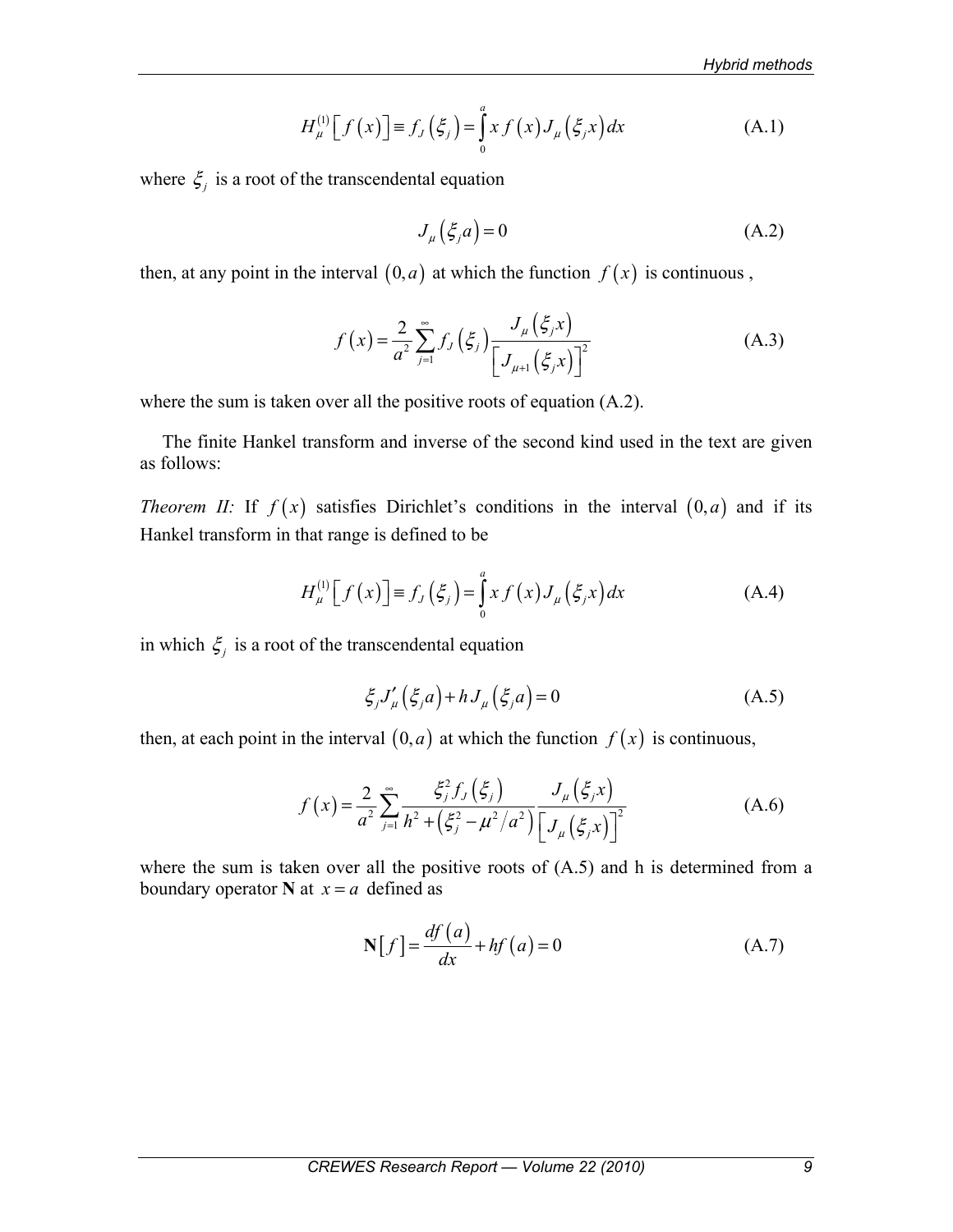# **APPENDIX B: FINITE DIFFERENCE ANALOGUE**

For determining the finite difference analogue in the case of an operation of the type

$$
\frac{\partial}{\partial z} \left[ \zeta(z) \frac{dB(z)}{\partial z} \right] \tag{B.1}
$$

let

$$
w(z) = \zeta(z) \frac{\partial B(z)}{\partial z}
$$
 (B.2)

$$
w(z)\frac{\partial z}{\zeta(z)} = \partial B(z)
$$
 (B.3)

$$
w_{k-1/2} \int_{z_{k-1}}^{z_k} \frac{dz}{\zeta(z)} = B_k - B_{k-1}
$$
 (B.4)

or

$$
w_{k-1/2} = (B_k - B_{k-1}) \left[ \int_{z_{k-1}}^{z_k} \frac{dz}{\zeta(z)} \right]^{-1}
$$
 (B.6)

$$
w_{k+1/2} \int_{z_k}^{z_{k+1}} \frac{dz}{\zeta(z)} = B_{k+1} - B_k
$$
 (B.7)

or

$$
w_{k+1/2} = (B_{k+1} - B_k) \left[ \int_{z_k}^{z_{k+1}} \frac{dz}{\zeta(z)} \right]^{-1}
$$
 (B.8)

so that

$$
\frac{\partial w(z)}{\partial z} = \frac{\partial}{\partial z} \left[ \zeta(z) \frac{\partial B(z)}{\partial z} \right]
$$
 (B.9)

whose finite difference analogue is of the form

$$
\frac{\partial w(z)}{\partial z} \approx \frac{\left(w_{k+1/2} - w_{k-1/2}\right)}{\Delta z}
$$
\n(B.10)

which in terms of  $\chi(z)$  and  $B_j$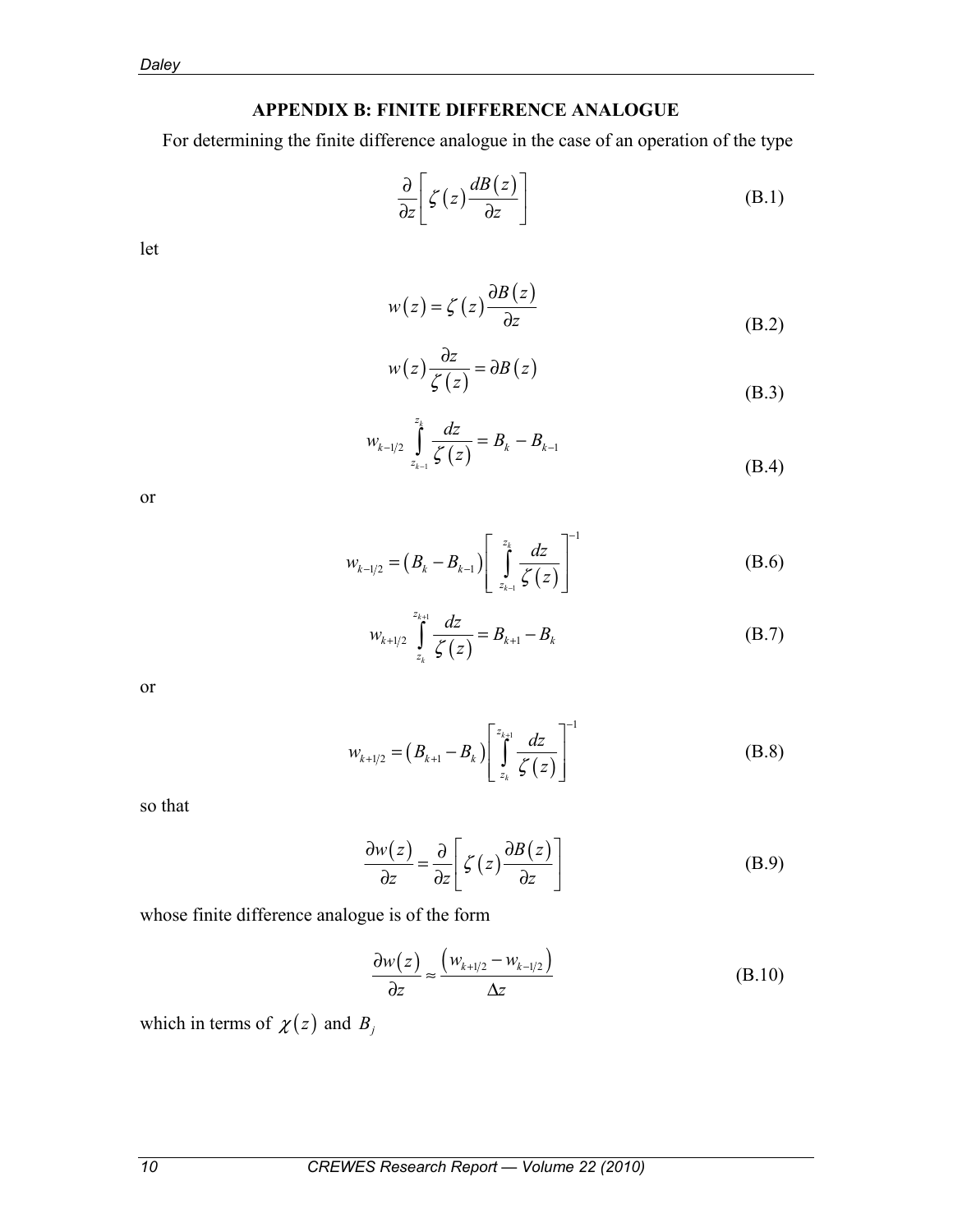$$
\frac{\partial}{\partial z} \left[ \zeta(z) \frac{\partial B(z)}{\partial z} \right] \approx \frac{\left( B_{k+1} - B_k \right)}{\left( \Delta z \right)^2} \left[ \frac{1}{\Delta z} \int_{z_k}^{z_{k+1}} \frac{dz}{\zeta(z)} \right]^{-1} - \frac{\left( B_k - B_{k-1} \right)}{\left( \Delta z \right)^2} \left[ \frac{1}{\Delta z} \int_{z_{k-1}}^{z_k} \frac{dz}{\zeta(z)} \right]^{-1} \tag{B.11}
$$

from which it follows that

$$
\frac{\partial}{\partial z} \left[ \zeta(z) \frac{\partial B(z)}{\partial z} \right] \approx \frac{\chi_{k+1} B_{k+1} - (\chi_{k+1} + \chi_k) B_k + \chi_k B_{k-1}}{(\Delta z)^2}
$$
(B.12)

with the staggered grid harmonic average of  $\zeta(z_{k+1/2})$  is given by

$$
\chi_{k} = \left[\frac{1}{\Delta z} \int_{z_{k-1}}^{z_{k}} \frac{dz}{\zeta(z)}\right]^{-1} = \frac{2\zeta_{k}\zeta_{k-1}}{\zeta_{k} + \zeta_{k-1}}
$$
(B.13)

The second finite difference analogue required in this report is

$$
s(z) = \zeta(z)B(z)
$$
  
\n
$$
\frac{\partial s(z)}{\partial z} = \frac{\partial}{\partial z} [\zeta(z)B(z)]
$$
\n(B.14)

which has the analogue

$$
\frac{\partial s(z)}{\partial z} = \frac{B_{k+1}\chi_{k+1} - B_{k-1}\chi_k}{2\Delta z}
$$
\n
$$
\frac{\partial s(z)}{\partial z} = \frac{B_{k+1}\chi_{k+1} - (\chi_{k+1} - \chi_k)B_k - B_{k-1}\chi_k}{2\Delta z}
$$
\n(B.15)

where the staggered grid harmonic averages  $\chi_{k+1}$  and  $\chi_k$  have been previously defined above.

# **APPENDIX C: TERMS IN INVERSE SUMMATION SERIES**

The analytic Fourier transform of the Gabor wavelet is, apart from some constant multiplicative terms,

$$
F(\omega) = \frac{\pi^{1/2}}{\omega_0} \exp\left[-\frac{\gamma^2}{4} (1 + \omega/\omega_0)^2\right] \cosh\left(\frac{\omega \gamma^2}{\omega_0}\right)
$$
 (C.1)

The horizontal wave number,  $k$ , in a coordinate system with cylindrical symmetry is related to the angular frequency as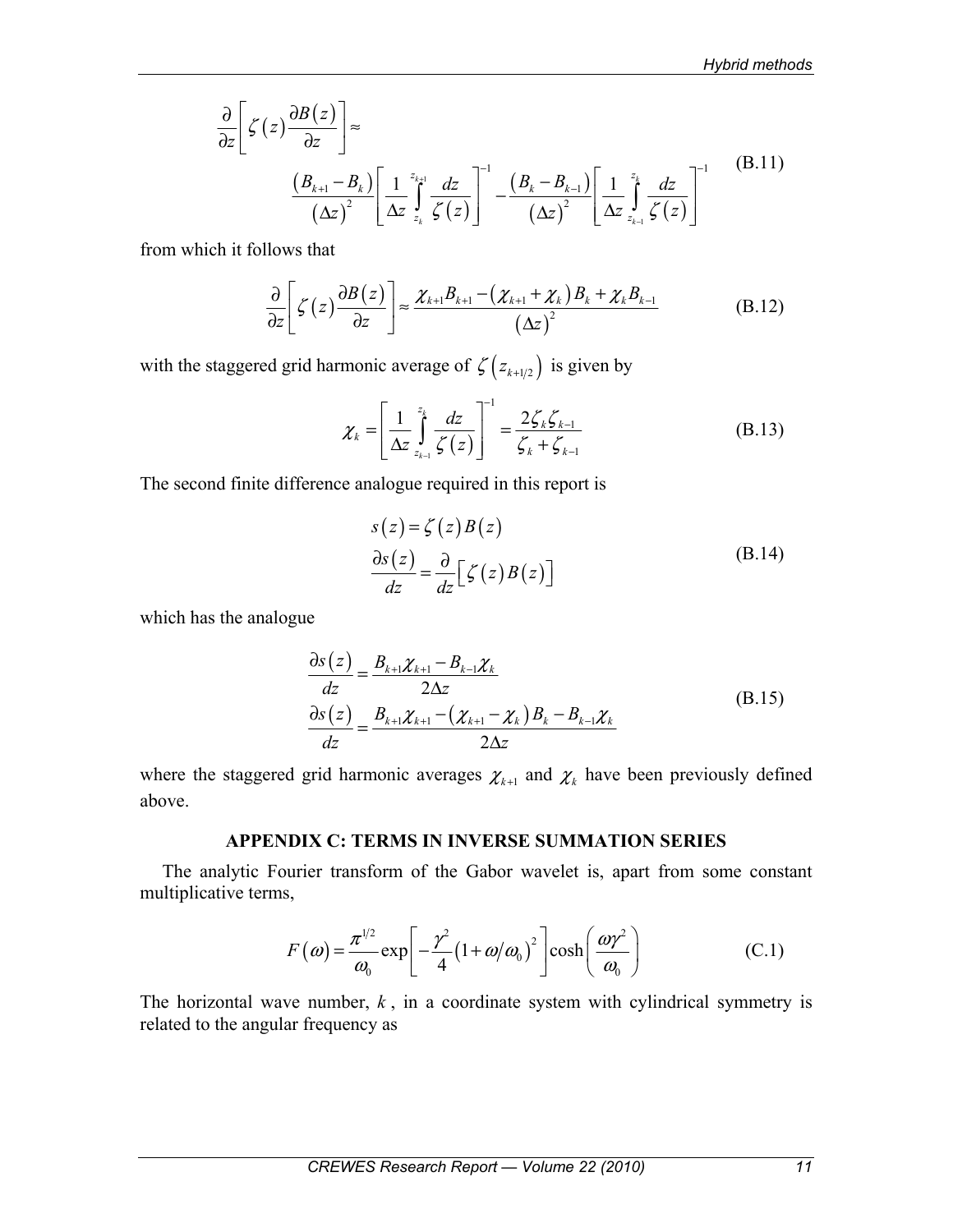$$
k = \frac{\omega}{\nu} \tag{C.2}
$$

where *v* is velocity  $(v = \sqrt{a_{ij}})$  and  $\omega$  is the circular frequency. It will be assumed that some upper bound,  $\omega_{\mu}$ , on the band limited spectrum of the source wavelet has been determined, often through numerical integration of the spectrum and then reintegration to the value  $\omega_{\mu}$  up to which about 99.99% of the initial integration. Once  $\omega_{\mu}$  has been determined, the value of  $k_{u}$  may be obtained as

$$
k_u = \frac{\omega_u}{v_{\text{min}}} \tag{C.3}
$$

with  $v_{\min}$  being the minimum velocity  $qP\left(\sqrt{A_{33}}\right)_{\min}$  or  $qS_V\left(\sqrt{A_{55}}\right)_{\min}$  encountered on the spatial grid which is one dimensional. It is known from numerical experiments that a good approximation for the duration of the Gabor wavelet in the time domain is  $\gamma/f_0$ . For some arbitrary  $k_i$  in the inverse series,

$$
k_i = \frac{\zeta_i}{a} \tag{C.4}
$$

where the values of  $\zeta$  are the roots of the transcendental equation

$$
J(\zeta_i) = 0 \tag{C.5}
$$

so that

$$
k_u = \frac{\omega_u}{v_{\min}} = \frac{\zeta_u}{a} \tag{C.6}
$$

or equivalently

$$
\zeta_u = \frac{a\omega_u}{v_{\text{min}}} \tag{C.7}
$$

indicating that the number of terms which must be considered to adequately approximate the infinite series summation increases linearly with a. It may be seen upon examination of equation (C.1) that the spectral width of the Gabor wavelet decreases with increasing values of  $\gamma$ . With the value of  $\gamma = 4$  used here,  $\omega_{\mu} \square 2 \omega_0$ , so that with the predominant wavelength defined in terms of the predominant circular frequency and the minimum velocity encountered,  $\lambda_0 = f_0 / v_{\text{min}}$  equation (C.7) becomes

$$
\zeta_u = 4\pi a \tag{C.8}
$$

In the above equation,  $\alpha = a/\lambda_0$ , a dimensionless quantity relating the predominant wavelength with the pseudo – boundary introduced at  $r = a$ . For large values of *i*, the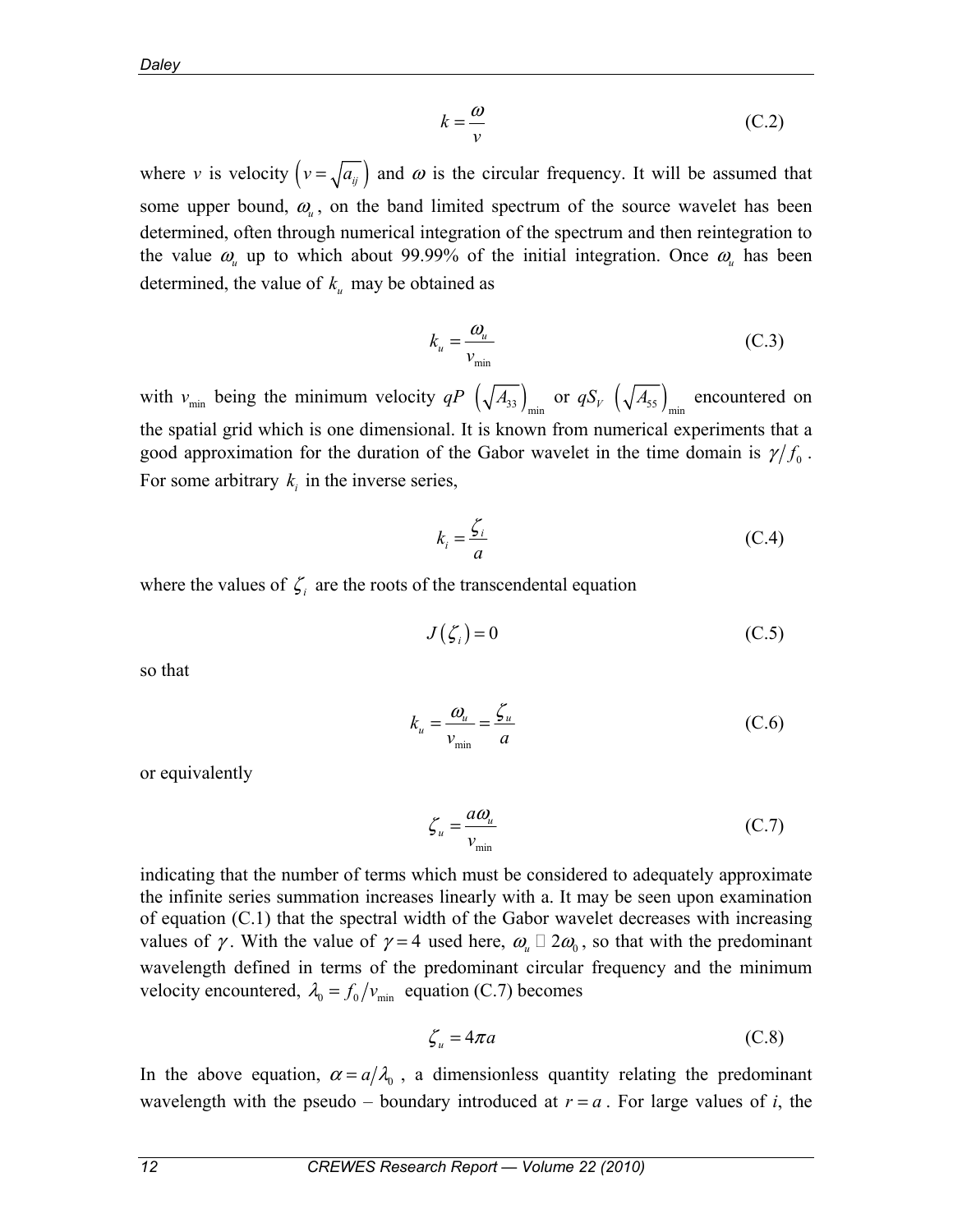relation approximate relation  $\zeta_i \square \pi i$  holds (Abramowitz and Stegun, 1980). Thus the number of terms *N*, required to approximate the infinite series is, with  $\zeta_u = \pi N$ , given as

$$
N = 4a \tag{C.9}
$$

For comparison purposes, going through the derivation with  $\gamma = 5$  results in the value of *N* being given as

$$
N = 8a/5 \tag{C.10}
$$

which is less than that estimated for  $\gamma = 4$ , as would be expected.

### **APPENDIX D: SOURCE TERM**

The finite Hankel transforms of the two components, radial and vertical, of an explosive *qP* point source term located at the point  $(r_s, z_s)$  within the *TI* medium are given as:

Radial component:

$$
\hat{F}_r = \delta(z - z_s) f(t) \int_0^a \frac{\partial}{\partial r} \left[ \frac{\delta(r - r_s)}{2\pi r} \right] J_1(k_i a) r dr
$$
\n
$$
= -\frac{\delta(z - z_s) f(t) k_i}{2\pi} \int_0^a \delta(r - r_s) J_0(k_i a) dr
$$
\n(D.1)

where  $r<sub>s</sub>$  is the radial source position, so that the transformed radial component has the form

$$
\hat{F}_r = -\frac{k_i J_0(k_i a)}{2\pi} \delta(z - z_s) f(t).
$$
\n(D.2)

Vertical component:

$$
F_z = \frac{1}{2\pi} \frac{d}{dz} \left[ \delta(z - z_s) \right] \delta(r - r_s) f(t)
$$
 (D.3)

$$
F_z = \frac{1}{2\pi} \frac{d}{dz} \Big[ \delta(z - z_s) \Big] f(t) \int_0^a \frac{\delta(r - r_s)}{r} J_0(k_i r) r dr
$$
  
= 
$$
\frac{1}{2\pi} \frac{d}{dz} \Big[ \delta(z - z_s) \Big] J_0(k_i a) f(t)
$$
 (D.4)

The partial derivative of the delta function with respect to  $\zeta$  can be written using a standard finite difference analogue as